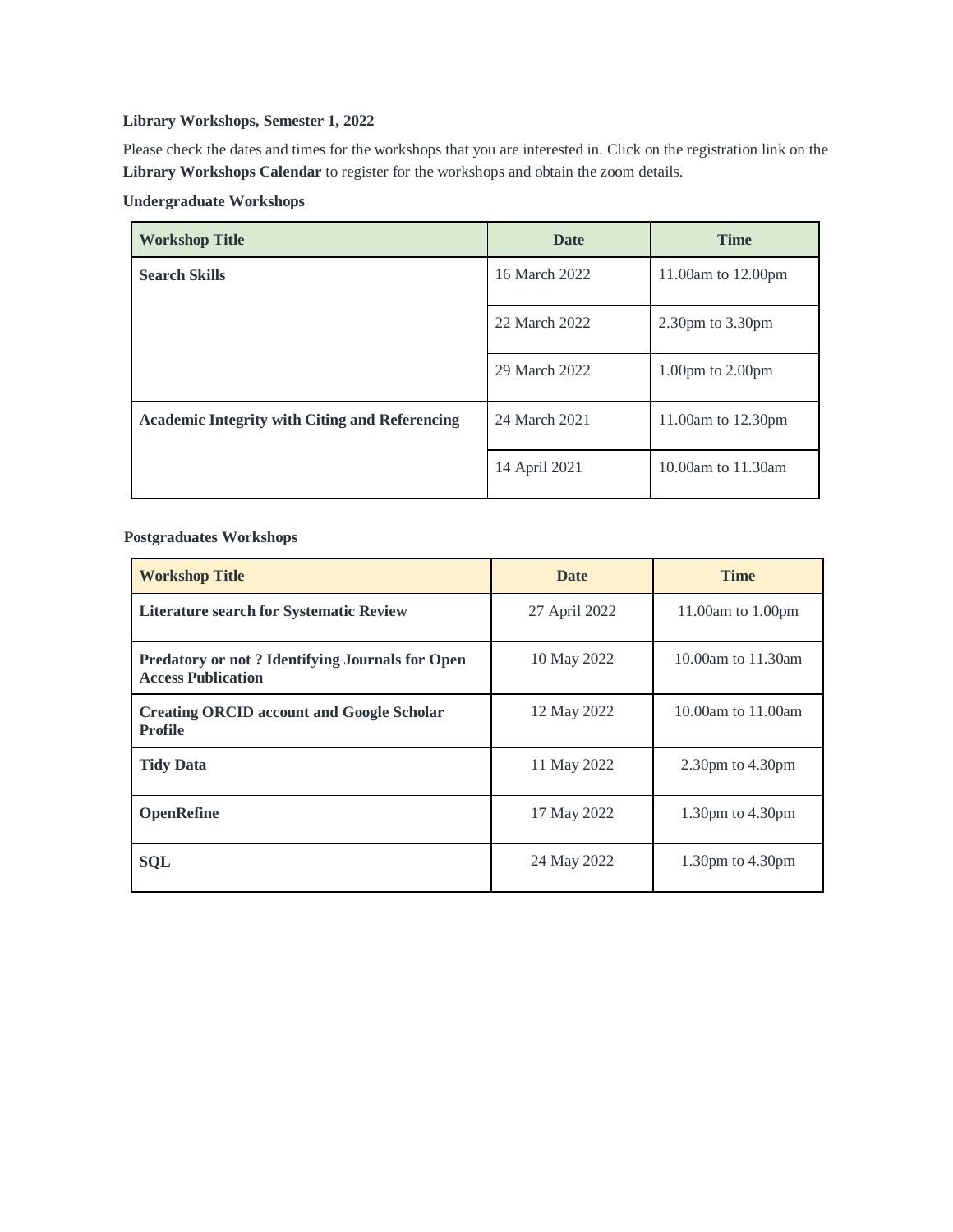**Combined (Postgraduates/Undergraduate) Workshops**

| <b>Workshop Title</b>                    | <b>Date</b>   | <b>Time</b>                          |
|------------------------------------------|---------------|--------------------------------------|
| <b>Managing references with Mendeley</b> | 30 March 2022 | 11.00am to 12.00pm                   |
|                                          | 12 April 2022 | $2.30$ pm to $3.30$ pm               |
| <b>Managing references with EndNote</b>  | 5 April 2022  | $2.30pm$ to $3.30pm$                 |
|                                          | 27 April 2022 | $3.00 \text{pm}$ to $4.00 \text{pm}$ |
| <b>Thesis Formatting</b>                 | 25 April 2022 | 10.00am to 11.30am                   |
| <b>LaTex Part 1</b>                      | 26 April 2022 | 11.00am to 1.30pm                    |
| <b>LaTex Part 2</b>                      | 28 April 2022 | 11.00am to 1.30pm                    |

## **Monash Doctoral Program (MDP)**

| <b>Workshop Title</b>                              | <b>Date</b>    | <b>Time</b>        |
|----------------------------------------------------|----------------|--------------------|
| <b>Advanced Literature Search for Research</b>     | 4 April 2022   | 10.00am to 12.00pm |
|                                                    | 2 June 2022    | 2.00pm to 4.00pm   |
|                                                    | 4 August 2022  | 10.00am to 12.00pm |
| <b>Writing Literature Reviews</b>                  | 6 April 2022   | 10.00am to 12.00pm |
|                                                    | 15 June 2022   | 10.00am to 12.00pm |
|                                                    | 17 August 202  | 10.00am to 12.00pm |
| <b>Academic Writing for impact (2)</b>             | 21 April 2022  | 2.00pm to 5.00pm   |
|                                                    | 8June 2022     | 2.00pm to 5.00pm   |
|                                                    | 23 August 2022 | 2.00pm to 5.00pm   |
| <b>Developing a Successful Publishing Strategy</b> | 7 April 2022   | 10.00am to 12.30pm |
|                                                    | 29 June 20212  | 10.00am to 12.30pm |